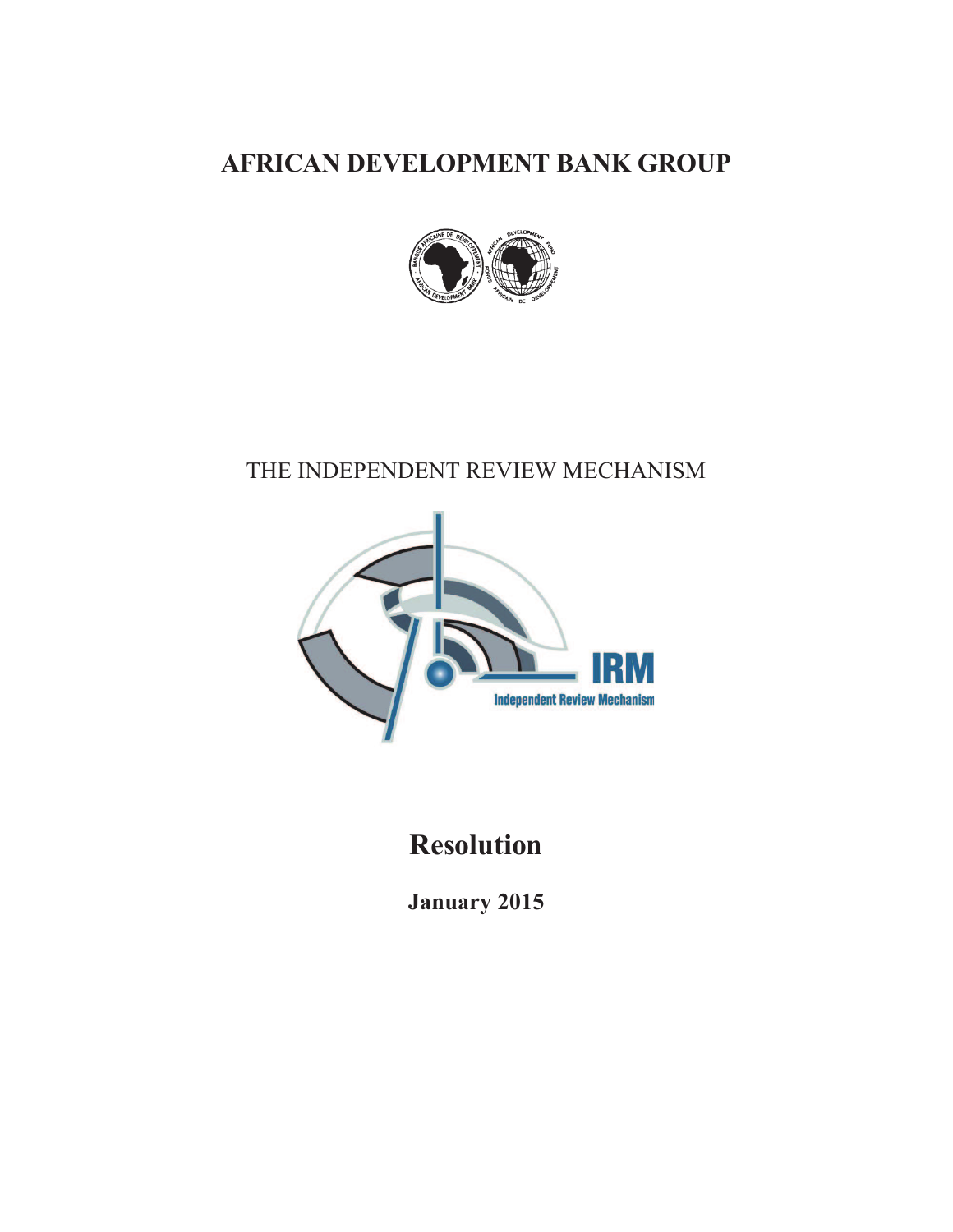#### **BOARDS OF DIRECTORS**

#### **Resolution B/BD/2015/03 – F/BD/2015/02 Amending Resolution B/BD/2010/10 – F/BD/2010/04 concerning the Independent Review Mechanism**

Adopted at the 1001<sup>st</sup> of the Board of Directors of the Bank and the  $924<sup>th</sup>$  Meeting of the Board of Directors of the Fund, on 28 January 2015

#### **THE BOARDS OF DIRECTORS,**

#### **HAVING REGARD** to the:

- (a) Agreement Establishing the African Development Bank (the "Bank"), in particular Articles 1 (Purpose), 2 (Functions), 4 (Structure), 8 (Special Fund), 13 (Ordinary and Special Operations), 32 (Board of Directors: Powers), 52 (Judicial Proceedings) and 53 (Immunity of Assets and Archives);
- (b) Agreement Establishing the African Development Fund (the "Fund") in particular Articles 2 (Purpose), 14 (Use of Resources), 26 (Board of Directors: Functions), 31 (Relationship with the Bank), 43 (Legal Process), 44 (Immunity of Assets) and 45 (Immunity of Archives); and
- (c) Agreement Establishing the Nigeria Trust Fund (the "NTF") in particular Articles I (Establishment and Purpose), II (Utilization of Resources), III (Administration of the Fund); IV (Operating Principles); XV and (Immunities, Exemptions and Privileges);

**CONSIDERING** Management's Proposals relating to the Second Review of the Independent Review Mechanism contained in Document ADB/BD/WP/2014/141/Rev.2 -ADF/BD/WP/2014/96/Rev.2 and the recommendations contained therein;

**NOTING** the importance of enhancing the capabilities of the mechanism through which persons adversely affected by projects financed by the Bank, the Fund and the NTF and other Special Funds administered by the Bank (the "Bank Group") can request the Bank Group to comply with its own policies and procedures;

**COGNISANT** of the need to provide detailed rules governing the establishment, procedures and administration of such a mechanism in order to ensure its effective performance;

#### **HEREBY RESOLVE AS FOLLOWS**:

#### **Establishment of the IRM**

1. There is established an independent compliance review and problem-solving mechanism (hereinafter referred to as the "Independent Review Mechanism"). The IRM shall report to the Boards and its work shall be overseen by a Boards' committee. It shall have the powers and shall function as stated below.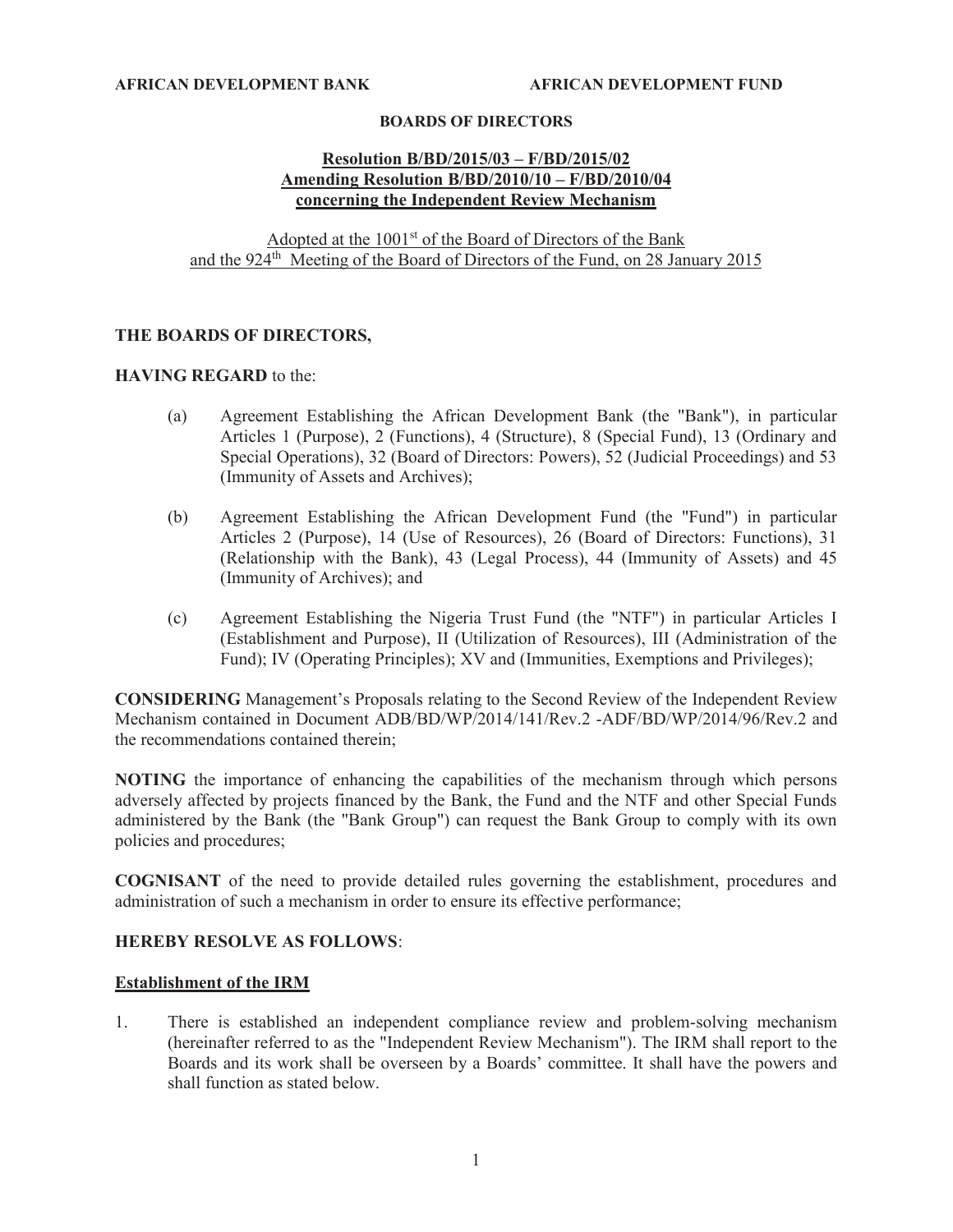#### **Composition of the Independent Review Mechanism**

- 2. The Independent Review Mechanism (IRM) shall consist of a Compliance Review and Mediation Unit ("CRMU") and a roster of experts (the "Roster of Experts").
- 3. The CRMU shall be an Organizational Unit of the Bank established in accordance with a Resolution of the Board of Directors of the Bank Group, and shall be the focal Unit of the IRM. The activities of the CRMU shall be managed by an Organizational Unit Head designated as the 'Director, CRMU' (the "Director"). The Director shall be selected by a panel composed of a Board member, a representative of Management, and an independent external advisor and shall be appointed by the President with the concurrence of the Boards of Directors (the "Boards") for a five year term renewable once. The Director shall not have worked for the Bank in any capacity for five (5) years prior to his/her appointment, and shall not work for the Bank in any capacity after the expiry of his/her term(s) of office.
- 4. The Roster of Experts shall comprise three (3) individuals (the "Expert(s)") selected in accordance with the rules applicable by the Bank and Fund to the selection of consultants and appointed by the Boards on the recommendation of the President. The Experts shall be nationals of the member states of the Bank or State participants in the Fund selected on the basis of their knowledge of, and exposure to development issues in Africa and the operations of multilateral development banks as well their experience, expertise, integrity and ability to act independently.
- 5. The Experts shall be appointed to the Roster of Experts for a non-renewable term of five (5) years each. If an Expert's term expires at the time the Expert is engaged in a compliance review, the Expert's term shall be extended for such period as may be necessary, but in any event by not more than six (6) months, to enable the Expert to complete writing the compliance review report with which such Expert is engaged at the time of expiration, unless the Boards decide otherwise. On the recommendation of the President, in consultation with the members of the Roster of Experts, the Boards shall appoint a Chairperson of the Roster of Experts each time a member of the Roster of Experts is replaced.
- 6. Executive Directors, Alternate Executive Directors, Senior Advisers and Advisers to Executive Directors, any Officer or Staff member of the Bank or persons holding consultant appointments shall not serve on the Roster of Experts at the end of their service with the Bank. If an Expert is called upon to work for the IRM during his or her term, the Expert shall not be entitled to work for the Bank or the Fund (either as staff member, Elected Officer, Senior Adviser or Adviser to an Executive Director or Consultant) after the expiry of his or her term.
- 7. An Expert shall disclose any conflict of interest or potential conflict of interest that may affect his or her participation in a matter before the IRM and shall be disqualified from participation in the hearing and investigation of any request related to a matter in which he/she has a personal interest in, or had significant involvement with, in any capacity either prior to or during his/her appointment to the Roster of Experts.
- 8. Experts on the Roster of Experts shall be remunerated for work carried out and shall be expected to work on a full-time basis when appointed to serve on a compliance review panel. They shall be guaranteed a minimum of 12 days of work per annum. Once they have been assigned an IRM matter, Experts shall receive remuneration at a level to be determined by the Boards, upon the recommendation of the President. The payment shall be the equivalent of what is paid by other MBDs for similar officials as adjusted by the Bank Group's Boards from time to time. They shall be reimbursed for their travel and expenses on the same basis as provided in the Bank Group's Travel Policy for senior management staff.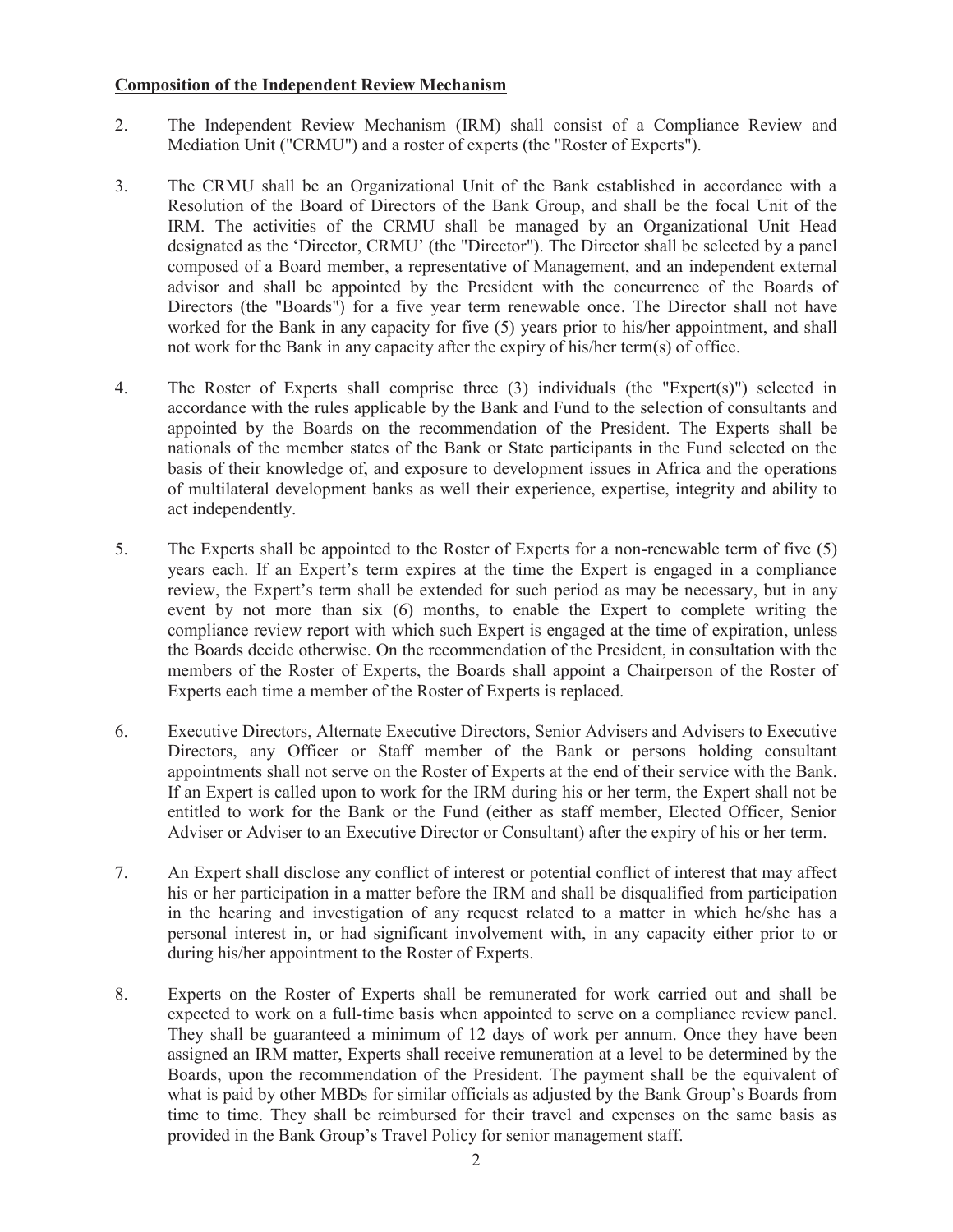- 9. In the performance of their functions, Experts shall be officials of the Bank enjoying the privileges and immunities accorded to Bank officials, and shall be subject to the requirement about exclusive loyalty to the Bank and the prescription in Article 38 of the Agreement establishing the African Development Bank and Article 21 of the Agreement establishing the African Development Fund against interference in the political affairs of member states.
- 10. An Expert may be removed from the Roster of Experts at any time, by a decision of the Boards of Directors, for cause. If an Expert appointed to a compliance review panel resigns or is otherwise unable to complete such assignment, the Director shall make a recommendation to the Boards of Directors, through the President, on a proposed course of action to ensure the prompt completion of the compliance review.

#### **Powers of the Independent Review Mechanism**

- 11. The IRM's function shall be activated when requests are received from persons adversely affected by a project financed by a Bank Group entity. Such requests shall be presented to the CRMU by two or more persons (such as, community of persons, an organization, association, society or other grouping of individuals) ("Requestors") or by a qualified representative of the affected persons (as defined in the Operating Rules and Procedures) who demonstrate that their rights or interests have been or are likely to be directly affected by the failure of the relevant Bank Group entity to comply with any of its operational policies and procedures in respect of the design, appraisal and/or implementation of such project.
- 12. The alleged non-compliance may include situations where the Bank Group entity is alleged to have failed in its follow-up on the borrower's obligations under a financing agreement entered into with an entity of the Bank Group with respect to the applicable policies and procedures.
- 13. The Requestors' preference for problem solving exercise or compliance review or both shall be granted subject to the Request meeting the requirement for registration. Where the Requestors have not expressed a preference, the Director of CRMU will determine the best course of action in consultation with the Requestors.

#### **Function of the Independent Review Mechanism**

- 14. The IRM shall perform problem-solving, compliance review and advisory functions.
- 15. The problem-solving function shall be undertaken by CRMU and used where complaints or grievances can also, or alternatively, benefit from problem-solving techniques to assist in resolving the underlying issues. Such problem-solving techniques may include independent fact-finding, mediation, conciliation, dialogue facilitation, and best customary practices.
- 16. The compliance review function will be undertaken by the IRM Panel of Experts and will focus on issues of non-compliance by an institution within the Bank Group with any of its operational policies and procedures in respect of the design, implementation or supervision of such project
- 17. The advisory function shall be authorized when the President and/or the Boards feel that projects, programs, policies and procedures of the Bank Group can benefit from the accumulated experience of the IRM and support efforts of staff and Management to strengthen the social and environmental impact of the projects funded by the Bank Group. The advisory function will be carried out to provide independent opinions on systemic issues, and technical advice on projects and programs of the Bank Group. The advisory function will consist of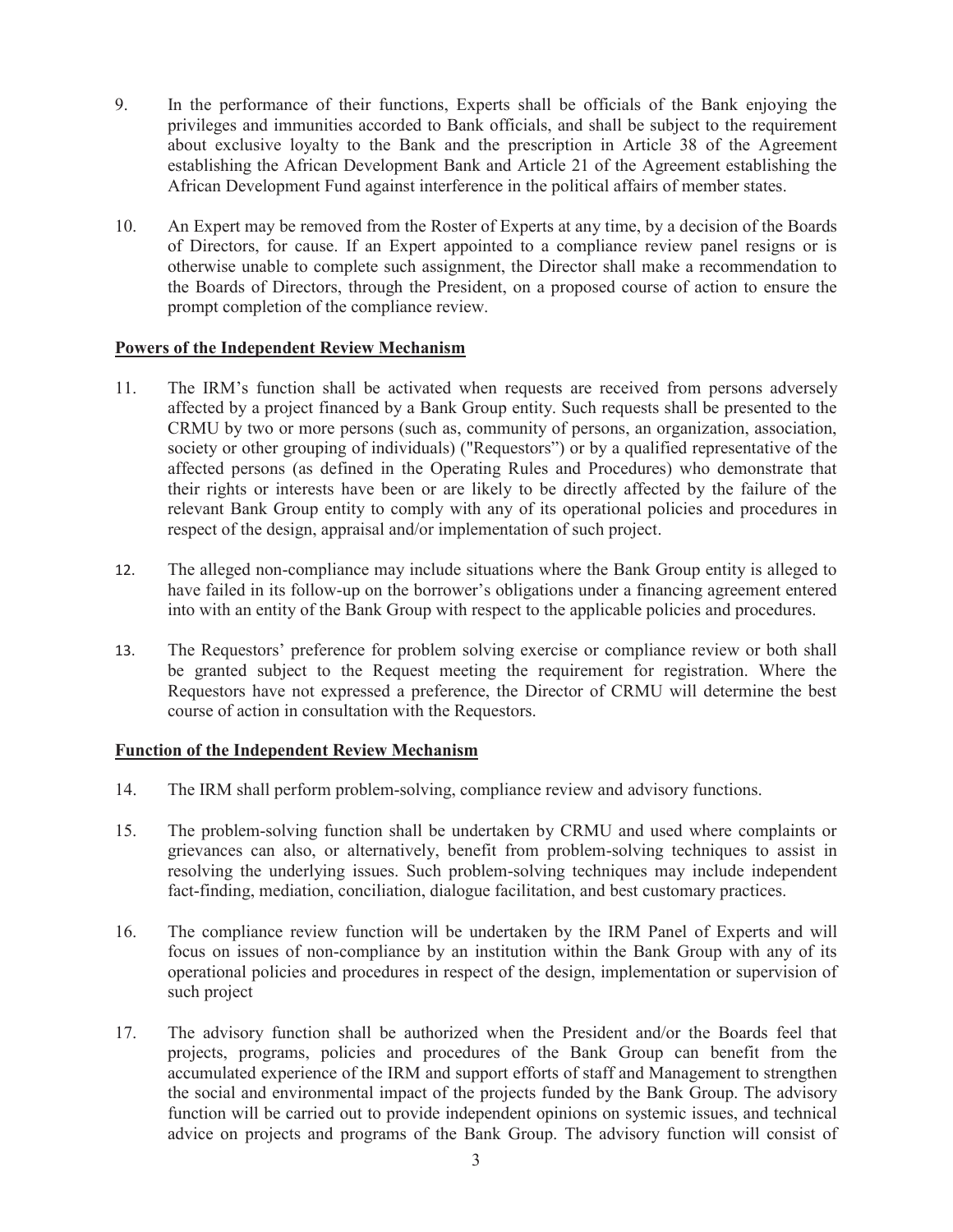Advisory services provided by CRMU and Spot-check advisory reviews of project compliance by the IRM Experts.

- 18. The problem-solving and the compliance review functions of the IRM shall be activated when the CRMU accepts the complaint (the "Request") after it is satisfied that all requisite criteria have been fulfilled. In considering Requests under paragraph 11 above, the CRMU shall not receive:
	- (a) Complaints relating to actions which are within the responsibility of other parties, including the borrower or potential borrower, and which do not involve any action or omission on the part of the relevant Bank Group entity;
	- (b) Complaints against procurement decisions by the Bank Group or a borrower of a Bank Group entity from suppliers of goods and services financed by or expected to be financed by a Bank Group entity under a financing agreement, or from losing tenders for the supply of any such goods and services, which will continue to be addressed under existing procedures. These are handled by another unit within the Bank Group.;
	- (c) Complaints about fraud or corruption since they are handled by another unit within the Bank Group;
	- (d) Complaints about matters before the Administrative Tribunal of the Bank;
	- (e) Complaints about matters before other judicial review or similar bodies;
	- (f) Frivolous, malicious or anonymous complaints;
	- (g) Complaints motivated by an intention to gain competitive advantage;
	- (h) Requests related to matters over which the CRMU, a Panel, the President or the Boards has /have already made a recommendation or reached a decision after having received and reviewed a Request, unless justified by clear and compelling new evidence or circumstances not known at the time of the prior Request;
	- (i) Complaints relating to the adequacy or unsuitability of Bank Group policies or procedures; and
	- (j) Complaints regarding Human Rights violations, other than those involving social and economic rights alleging any action or omission on the part of a Bank Group entity.
- 19. The IRM shall seek the advice of the Bank's General Counsel on matters related to the Bank Group's rights and obligations with respect to a Request under consideration.

#### **Statute of Limitation**

20. CRMU shall not handle complaints filed more than twenty-four (24) months after the physical completion of the project concerned or more than twenty-four (24) months after the final disbursement under the loan or grant agreement or the date of cancellation of the disbursement amount.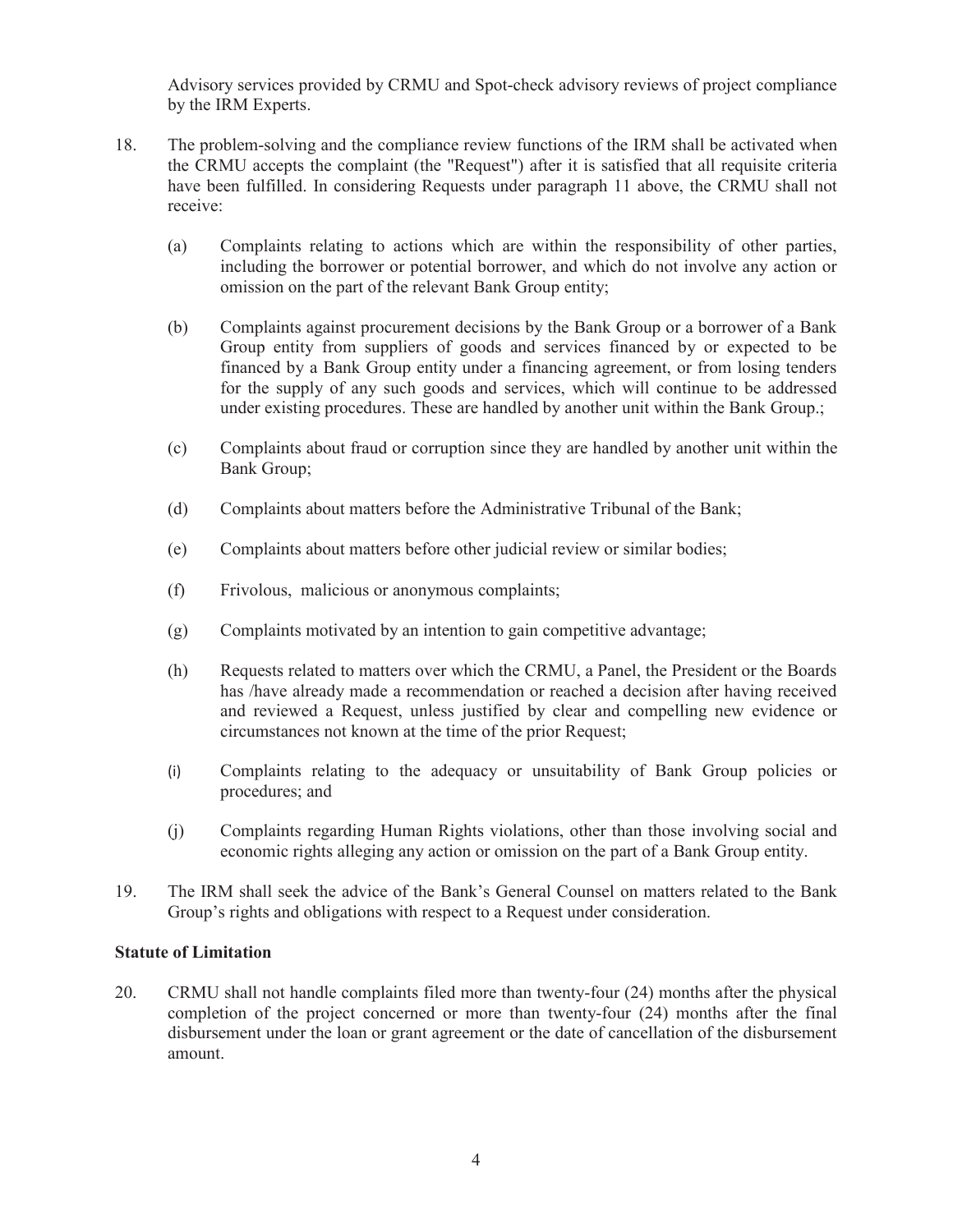## **Procedures**

- 21. Requests shall be in writing and shall state, to the extent possible, all the relevant facts including the harm suffered by or threatened to affected parties by the alleged act or omission of the Bank Group entity in contravention of its applicable policies and procedures. The Requests should, to the extent possible, explain the steps already taken to bring the issue to the attention of the Bank Group.
- 22. The Director shall conduct a preliminary review to determine whether a Request is a *bona fide*  request within fourteen (14) business days of the receipt of the Request. The Director shall promptly inform the Requestor(s), the Boards of Directors, the President and the operational departments responsible for the project upon registering of the Request.
- 23. Within twenty-one (21) business days of being notified of the registration of a Request, Management shall provide CRMU with evidence that it has complied, or intends to comply with the Bank Group's relevant policies and procedures. If there is no response from Management within twenty-one (21) business days, the Director of CRMU shall notify the Boards and the President accordingly and send a copy to Requestors.
- 24. CRMU may request clarification from Management on its response and set a time for the receipt of any additional information sought. Within twenty-one (21) business days of receiving Management's additional response or the expiry of the time limit for receipt of the additional response, the CRMU shall undertake and conclude a problem-solving exercise or together with the IRM Experts determine the eligibility of the Request for a compliance review. If the Request is found eligible, the Director and the IRM Experts shall make a recommendation for a compliance review to the Boards, or to the President where the Request relates to a project that has not been approved by the Boards. In case of a deadlock in determining eligibility for compliance review, the Director of CRMU shall make the final decision.
- 25. If the Director determines that a Request may be handled through a problem-solving exercise, he or she shall invite all relevant parties to participate in the exercise. The Director may use a variety of problem-solving techniques including best customary practices in the problemsolving exercise including, without limitation, mediation, conciliation, dialogue and facilitation.
- 26. If a problem-solving exercise is not successfully initiated within a period of three (3) months from the date of registration of the complaint or if the parties decide to terminate the process for any reason, the Director may recommend such remedial action as he or she deems appropriate to the Boards, or to the President where the Request relates to a project that has not been approved by the Boards. Such recommendation may include the undertaking of an assessment of eligibility for a compliance review of the relevant project by the Director and the Experts.
- 27. Where the Director determines, following the conclusion of a problem-solving exercise or otherwise, that there is prima facie evidence the affected parties have been harmed or threatened with harm by a Bank Group-financed project due to the failure to follow the relevant policies and procedures by a member institution of the Bank Group, the Director and the IRM Experts shall, within thirty (30) business days of such determination assess the eligibility of the Request for a compliance review. If determined eligible, they shall submit a report recommending a compliance review of the relevant project to: (a) the Boards of Directors; or (b) the President, with a copy to the Boards, if the Request relates to a project that has not been approved by the Boards. The recommendation shall include draft Terms of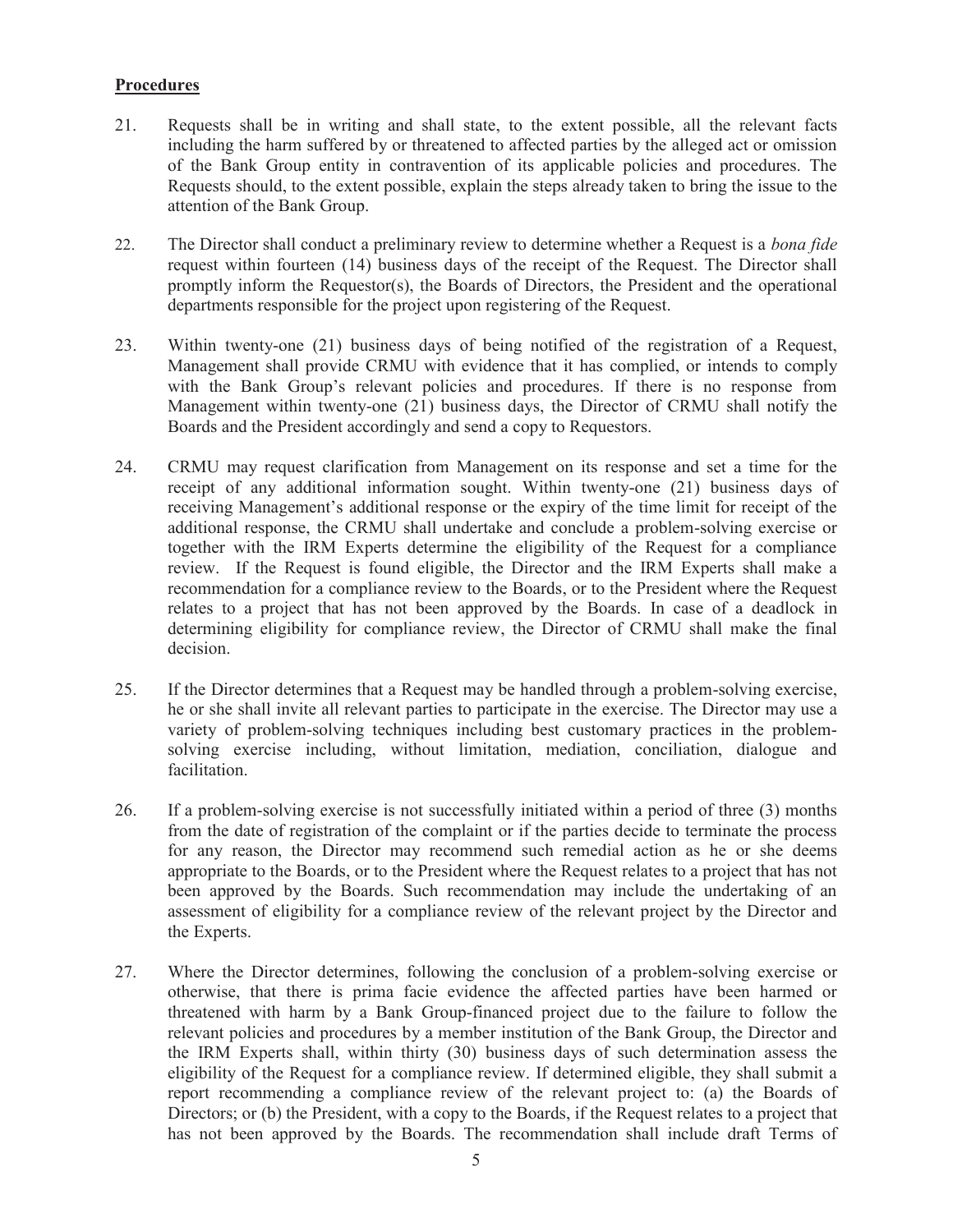Reference of the compliance review which shall be undertaken by the Panel comprising the IRM Experts, and if considered necessary, complemented with consultant specialists in the relevant fields of expertise.

- 28. In considering a recommendation for a compliance review, the Boards of Directors or the President, as the case may be, shall either: (a) approve the recommendations(s) on a 'noobjection' basis; or (b) remit the request to the Director and the IRM Experts to reassess the recommendation regarding the draft Terms of Reference with a new recommendation, if any, being submitted to the President or the Boards as the case may be. Any decision by the President on the recommendations of the Director concerning a compliance review shall be immediately communicated to the Boards.
- 29. The Panel shall conduct the compliance review in accordance with the approved Terms of Reference. The Experts on the Panel should aim to reach a consensus of opinion on all decisions or report all positions to the Boards of Directors if a consensus cannot be reached. This should enable the Boards of Directors to take into account all the views expressed on the matter by the Experts. CRMU shall provide administrative and technical support to the Panel.
- 30. The Panel shall report its findings and recommendations to the Boards of Directors, or to the President where the Request relates to a project that has not been approved by the Boards. The Boards of Directors, or the President, as the case may be, shall decide whether or not to accept the findings and recommendations of the Panel. Any decision by the President shall be immediately copied to the Boards.
- 31. The findings and recommendations of the Panel shall be based only on facts relevant to the Request and shall be impartial. The Panel may not recommend the award of compensation or any other benefit to any person, entity or government beyond that which may be expressly contemplated in a relevant Bank Group policy.
- 32. The advisory function will be triggered either upon receipt by CRMU of a request for advice or technical opinion from the President and/or the Boards, or upon approval by the President and/or the Boards of a proposal submitted by the Director of CRMU for such advisory service. Spot-check advisory reviews of project compliance will be undertaken using the following the procedure:
	- (a) At the beginning of each calendar year, CRMU shall, in consultation with the Bank Management, select not more than two (2) high-risk (with potential environmental and social impacts) projects for which the IRM Experts will conduct spot-check reviews on Bank Group's compliance with its policies and procedures; and
	- (b) Once the projects have been selected, CRMU will recommend for approval by the Boards the name of the selected projects, the Terms of Reference and the estimated budget for the advisory reviews.